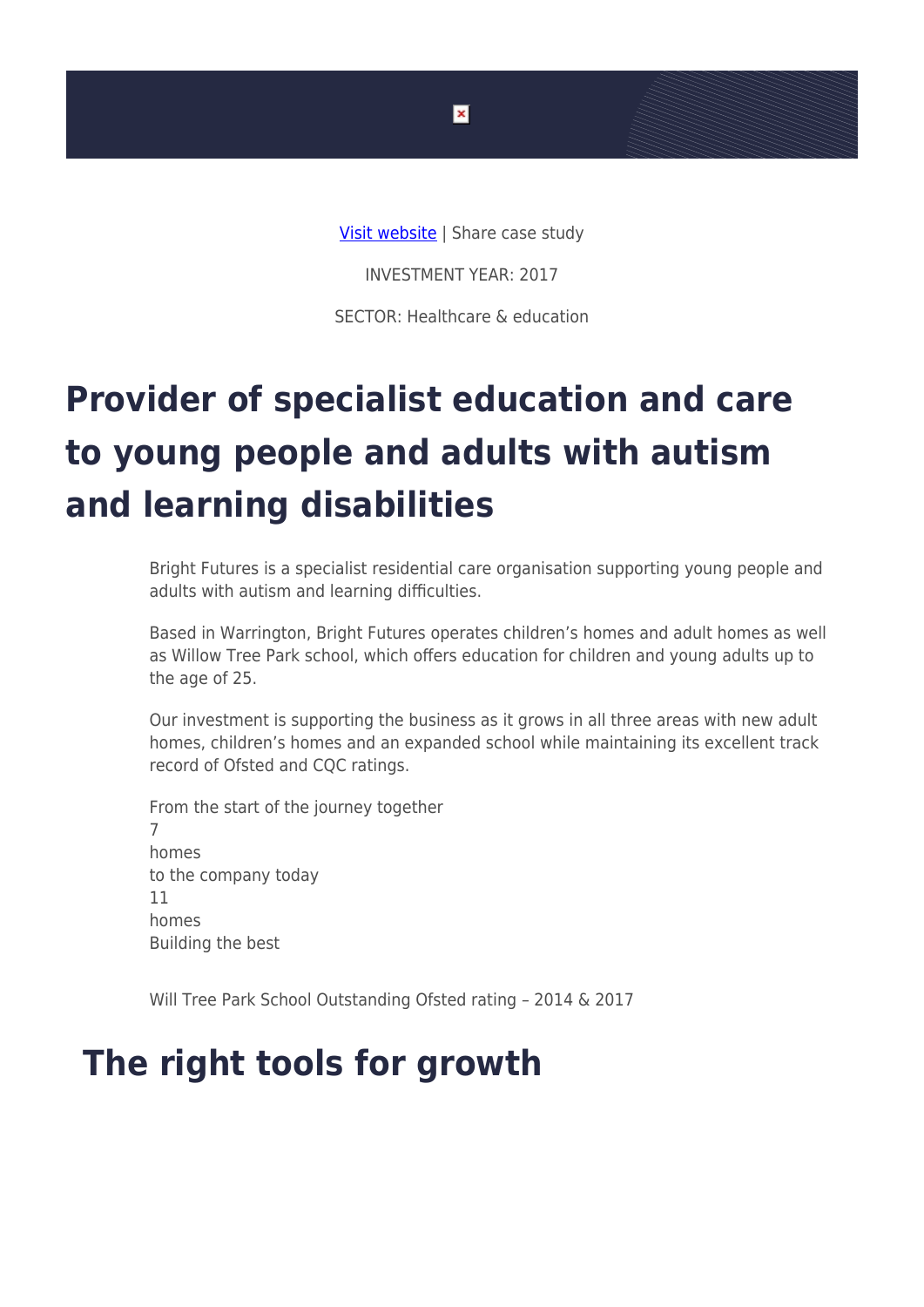

We helped to appoint a chairman to support business growth and a CEO to succeed the founder who was looking to stand down as part of the transaction when we invested.



 $\rightarrow$ 

We worked with Bright Future to develop an expansion plan for the opening of new homes and schools.

Livingbridge really does stand out in the private equity market as really understanding what providing high-quality acute care is about. They understand that quality is crucial, and they understand the need to invest to achieve scale. They really do empower the organisation and the team.

## **Daniel Jones CEO, Bright Futures**

It is a pleasure to work with Livingbridge whose track record of growing health and social care businesses while maintaining the highest standards of care is second to none. We take great confidence from the support they are able to provide to our new service development plans and overall governance structure as the business grows. They never lose sight of the need to focus on the quality of care and education we deliver.

> **Dan Jones CEO, Bright Futures**